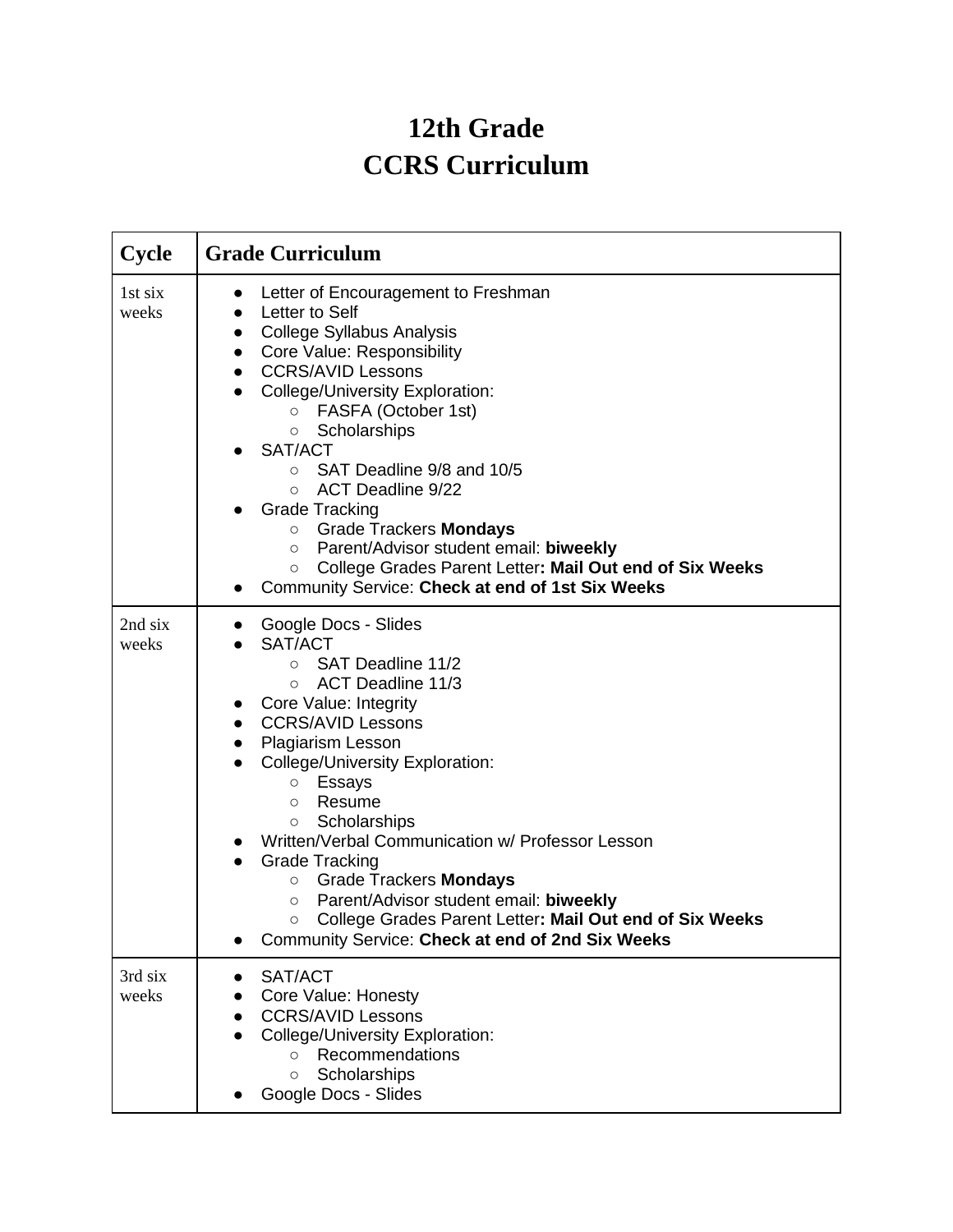|                  | <b>Grade Tracking</b><br><b>Grade Trackers Mondays</b><br>$\circ$<br>Parent/Advisor student email: biweekly<br>$\circ$<br>Grade Trackers Mondays<br>$\bullet$<br>Community Service: Fall Exam 20 hours<br>$\bullet$                                                                                                                                                                                                                                                                                                                                                                                                                           |
|------------------|-----------------------------------------------------------------------------------------------------------------------------------------------------------------------------------------------------------------------------------------------------------------------------------------------------------------------------------------------------------------------------------------------------------------------------------------------------------------------------------------------------------------------------------------------------------------------------------------------------------------------------------------------|
| 4th six<br>weeks | <b>College Syllabus Analysis</b><br>$\bullet$<br><b>CCRS/AVID Lessons</b><br>$\bullet$<br>• Career Exploration: Interviews in Careers/dress/skills<br>SAT/ACT<br>○ SAT Deadline 2/9<br>ACT Deadline 1/12<br>$\circ$<br>Core Value: Respect<br><b>College/University Exploration:</b><br>o Applications<br>Scholarships<br>$\circ$<br>○ Senior Trip<br>Presentations (presi, brochure, ect.)<br><b>Grade Tracking</b><br><b>O</b> Grade Trackers <b>Mondays</b><br>Parent/Advisor student email: biweekly<br>$\circ$<br>College Grades Parent Letter: Mail Out end of Six Weeks<br>$\circ$<br>Community Service: Check at end of 4th Six Weeks |
| 5th six<br>week  | Presentations (Presi, brochure, ect.)<br>SAT/ACT<br>SAT Deadline 4/6<br>$\circ$<br><b>ACT Deadline 3/9</b><br>$\circ$<br>Core Value: Kindness<br>$\bullet$<br><b>CCRS/AVID Lessons</b><br>$\bullet$<br><b>College/University Exploration: Applications and Scholarships</b><br>$\bullet$<br>Thank you letter: Donors<br>$\bullet$<br><b>Grade Tracking</b><br>Grade Trackers Mondays<br>$\circ$<br>Parent/Advisor student email: biweekly<br>$\circ$<br>College Grades Parent Letter: Mail Out end of Six Weeks<br>Community Service: Check at end of 5th Six Weeks                                                                           |
| 6th six<br>week  | <b>Grade Tracking</b><br><b>Grade Trackers Mondays</b><br>$\circ$<br>Parent/Advisor student email: biweekly<br>$\circ$<br>College Grades Parent Letter: Mail Out end of Six Weeks<br>$\circ$<br>SAT/ACT<br>SAT Deadline 5/3<br>$\circ$<br><b>ACT Deadline 5/4</b><br>$\circ$<br><b>Core Value: Desire</b><br><b>CCRS/AVID Lessons</b><br><b>College/University Exploration:</b><br>Applications<br>$\circ$<br>Scholarships<br>$\circ$                                                                                                                                                                                                         |